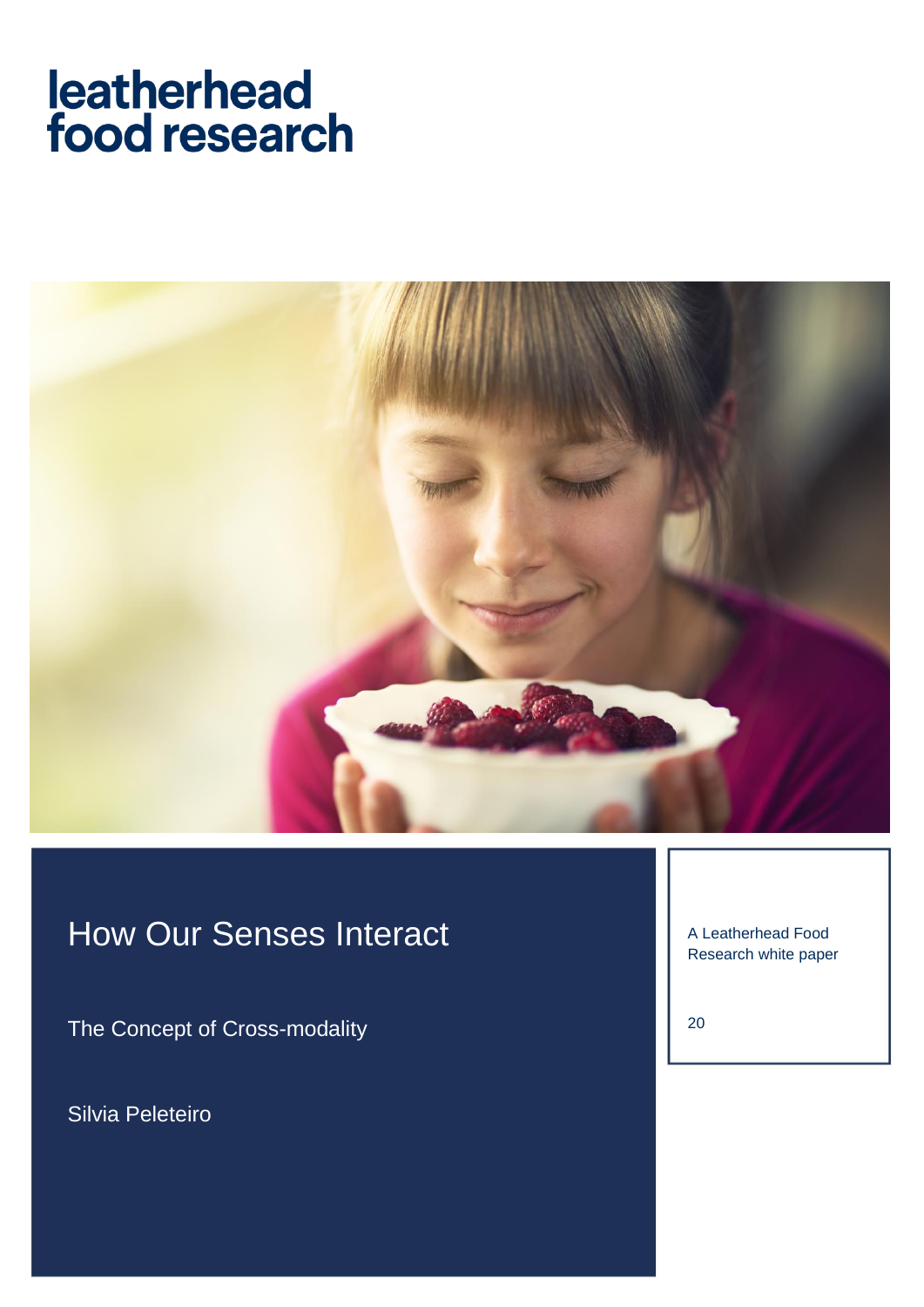## *How Our Senses Interact*: The Concept of Crossmodality

In this white paper, Silvia Peleteiro discusses how our senses do not work independently of each other when we consume food and beverages, but instead are constantly interacting. Understanding how the senses operate together is a powerful tool for product developers and marketing professionals.

The way we perceive food, from a sensory point of view, is determined by the five human senses: sight, smell, taste, touch and hearing. For many years, the different senses have been studied separately. But studies from the last decade have confirmed that none of our senses work in isolation. Connections between the different cerebral areas in our brain show that the different senses interact with each other – this interaction is called cross-modality.

### **How we use the five senses during consumption**

**Sight** is one of the first senses that consumers use to assess a product (e.g. to judge the product quality). Different aspects of a product, such as its size, its colour, its shininess and its state (liquid, solid, gaseous), will impact on consumer acceptability or rejection. Sight gives us information about texture (e.g. we judge we should not bite into a boiled sweet) and makes us anticipate how food will taste, for example, we expect a stronger flavour from a more intense colour.

**Hearing** is sometimes overlooked or underrated by consumers. The sound of some foods is very characteristic; for example, the

crunchiness of a raw carrot, the crispiness of certain savoury snacks or the fizzy sound of carbonated drinks. The sound gives us important information about how a product is going to feel in the mouth.

Tactile receptors on lips, tongue, teeth and fingers perceive the food consistency from the first **touch**, bite and also while chewing. The sense of touch also enables us to notice differences in texture and temperature.

There are two pathways for **smell** to reach the olfactory neurons. First, the nose detects the smell before eating the product; receptors present inside the nose bind to the odour molecules. Then, during food consumption, aromas are perceived through a channel that connects the roof of the throat to the nose. The sense of smell gives information about the intensity and quality of odorant molecules.

The **taste** buds on the tongue are able to detect the five basic tastes (sour, bitter, sweet, salt, umami). There is now debate about whether certain free fatty acids<sup>1</sup> should also be considered a basic taste, however this is yet to receive widespread acceptance. Read more about this in our white paper: [Understanding](https://www.leatherheadfood.com/understanding-sensory-perception-fat) 

<sup>-</sup><sup>1</sup> Running, C.A., Craig, B.A., Mattes, R.D., (2015). Oleogustus: The Unique Taste of Fat. Chemical Senses, 1-10.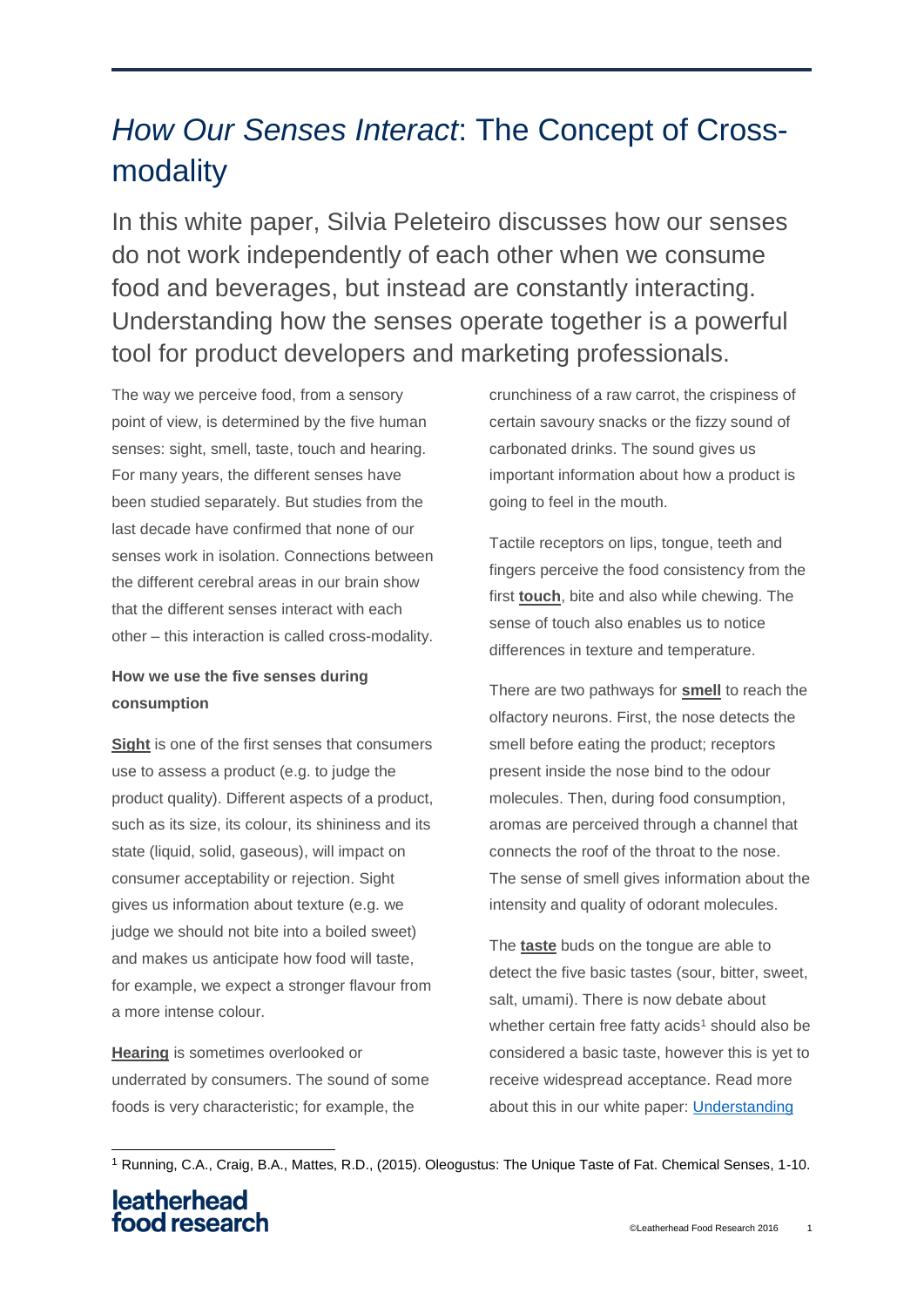### [Sensory Perception of Fat](https://www.leatherheadfood.com/understanding-sensory-perception-fat) is Recipe for [Success.](https://www.leatherheadfood.com/understanding-sensory-perception-fat)

You will probably be aware from when you have had a cold, how much taste works in coordination with the sense of smell; a flavour is the result of a taste (perceived by our tongue) and aromas (perceived by the olfactory receptors in the nose). This interaction between smell and taste gives you a flavour of what is meant by 'cross-modality'.

#### **What is cross-modality?**

A food or beverage product emits information or stimuli which are perceived by our sensory organs. Each sensory organ turn the stimulus into a nervous impulse transmitted to the brain via the sensitive nerve. Each sense presents specific receptors and activates distinct parts of the cerebral cortex (Figure 1).



Figure 1<sup>2</sup>: The different sensory pathways

Research now shows that the human senses do not work independently of each other. The cross-modal perception, or cross-modality, describes the interaction between two or more different senses. These are some examples of how the human senses interact when we consume food and beverages:

**Sight/taste interaction:** a mint syrup that has a very intense green colour will be perceived as having a strong mint taste, while it is difficult for consumers to perceive the taste of a colourless syrup. The shade and the colour saturation influence perceived aromatic intensity.

**Smell/taste interaction:** Some aromas are, for example, associated with a particular taste: a strawberry aroma is perceived as sweet, a lemon aroma is perceived as acid.

**Smell/touch interaction:** a peach aroma is perceived as light and fresh, a vanilla or a coconut aroma is perceived as creamy, greasy and thick.

**Sight/hearing interaction:** some shapes induce a sound. For example, the shape of a crisp can influence the sound we expect to hear while eating it.

#### **Using cross-modal perception**

Understanding and using the interaction of the senses can open up a range of reformulation and marketing opportunities.

In a recent study about cross-modal interactions for custard desserts amongst obese and normal weight Italian women<sup>3</sup>, it was shown that a butter aroma, signalling an energy dense product, increased the perception of sweetness, vanilla flavour and creaminess, which are all desirable properties

-

<sup>2</sup> <http://www.nxdomain.nl/users/anja/brains/hersenen.html>

<sup>3</sup> Proserpio, C., Laureati, M., Invitti, C., Pasqualinotto, L. Bergamaschi, V., Pagliarini, E. (2016). Cross-modal interactions for custard desserts differ in obese and normal weight Italian women. *Appetite*.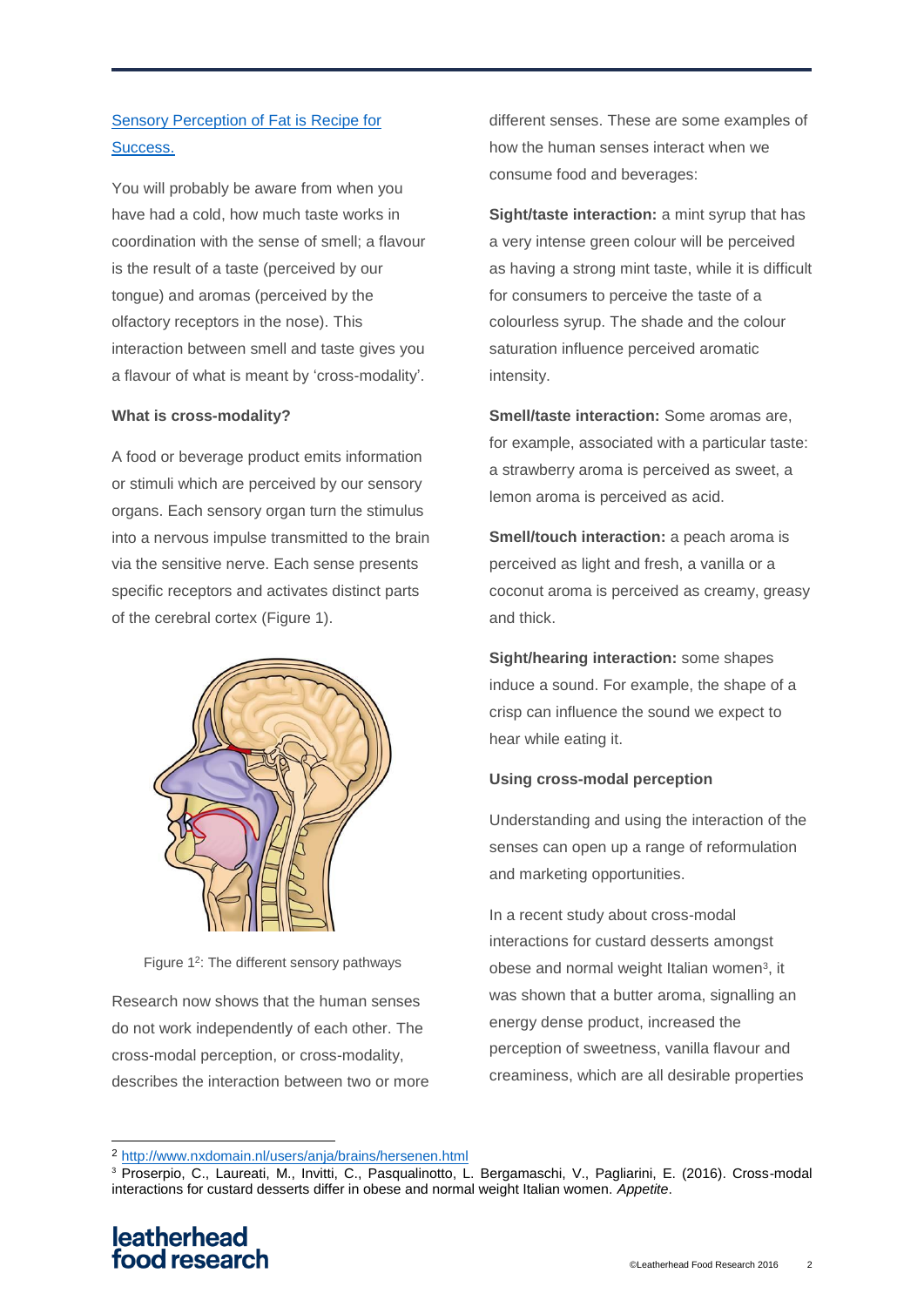in a custard, while maintaining a high liking degree. This study demonstrates that understanding cross-modal interactions is of huge relevance in the development of food and beverage products with improved nutritional profiles (such as reduced sugar and fat products), while crucially maintaining consumer acceptance.

In another study<sup>4</sup>, tactile/taste interactions were investigated. The results showed that the food was rated sourer when the surface of the product was rough versus a smooth version. Here again is a good example of how we can influence the consumer perception by modifying a characteristic of the product to induce a difference in taste perception.

Cross-modal interactions have also been used in salt reduced products in order to counterbalance the taste reduction ensuing. The enhancement of saltiness in cheeses was investigated by adding a range of aromas (comte cheese, sardine and carrot) in a study by Lawrence, G<sup>5</sup>.

The results showed that aromas associated with saltiness (comte cheese and sardine) enhanced the perception of the saltiness of the cheeses while the carrot aroma did not enhance the perceived saltiness. These findings reveal the opportunities for using wellselected aromas in enhancing saltiness in low salt products.

#### **Measuring the interaction of the senses**

The interactions can be evaluated in various ways, using sensory or instrumental methods (e.g. colorimeter, texture analyser, pH measurements, etc). Among existing sensory methods, descriptive and dynamic sensory analysis are the two main methodologies frequently used<sup>6</sup>.

Descriptive sensory analysis involves quantifying several stimuli (e.g. sensory attributes such as sweet, crunchy, vanilla flavour, nutty aroma etc.) in order to obtain a sensory profile of the product. The limitation of this method is that it records a sensation at a fixed point during consumption.

Dynamic sensory methodologies such as Time Intensity or Temporal Dominance of Sensation give us insight into how the sensory profile of a product changes during consumption, from first to last bite. It is then possible to track the evolution of different key sensory attributes and how they may interact with each other. It provides more real, valid and dynamic information compared to descriptive methods<sup>7</sup>. These methods help to understand the origin of interactions and can be complemented by the use of instrumental tools to analyse volatile compounds. Read more about these methods in our white Paper: [Taking the Time to Taste:](https://www.leatherheadfood.com/taking-time-taste-developments-temporal-sensory-methods)  [Developments in Temporal Sensory Methods.](https://www.leatherheadfood.com/taking-time-taste-developments-temporal-sensory-methods)

interactions be analysed? A review of current methodologies. *Food Quality and Preference*, 28, 304-316.

 $\overline{a}$ 

<sup>4</sup> Slocombe, B.G., Carmichael, D.A., Simner, J. (2015). Cross-modal tactile-taste interactions in food evaluations. *Neuropsychologia.*

<sup>5</sup> Lawrence, G., Salles, C., Palicki, O., Spetier, C., Busch, J., Thomas-Danguin, T. (2011). Using cross-modal interactions to counterbalance salt reduction in solid foods. *International Dairy Journal*, vol 21, issue 2, 103-110. <sup>6</sup> Poinot, P., Arvisenet, G., Ledauphin, J., Gaillard, J-L., Prost, C. (2013). How can aroma-related cross-modal

<sup>7</sup> Dijksterhuis, G. B., & Piggott, J. R. (2001). Dynamic methods of sensory analysis. *Trends in Food Science and Technology*, 11, 284–290.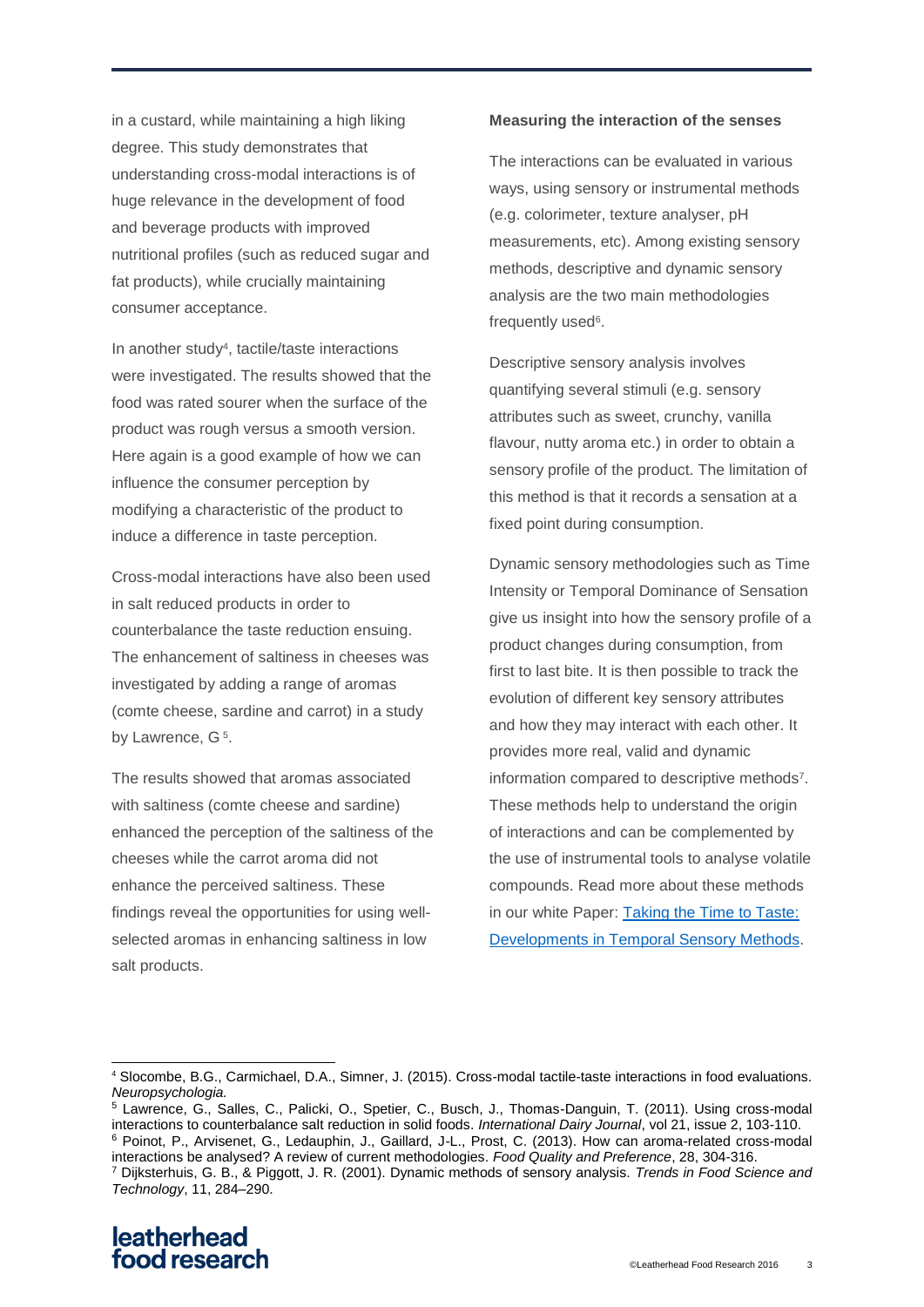Understanding cross-modality is a useful tool for any product developer, nutritionist, sensory scientist or marketing professional. Ultimately, it enables you to develop a greater appreciation of how your consumers engage with your product. NPD teams can use knowledge of how the different senses interact to hone their product recipes, for example by reducing ingredients while maintaining consumer satisfaction. Marketing professionals can use this understanding to develop messaging and campaigns which create a deeper connection with their consumers.

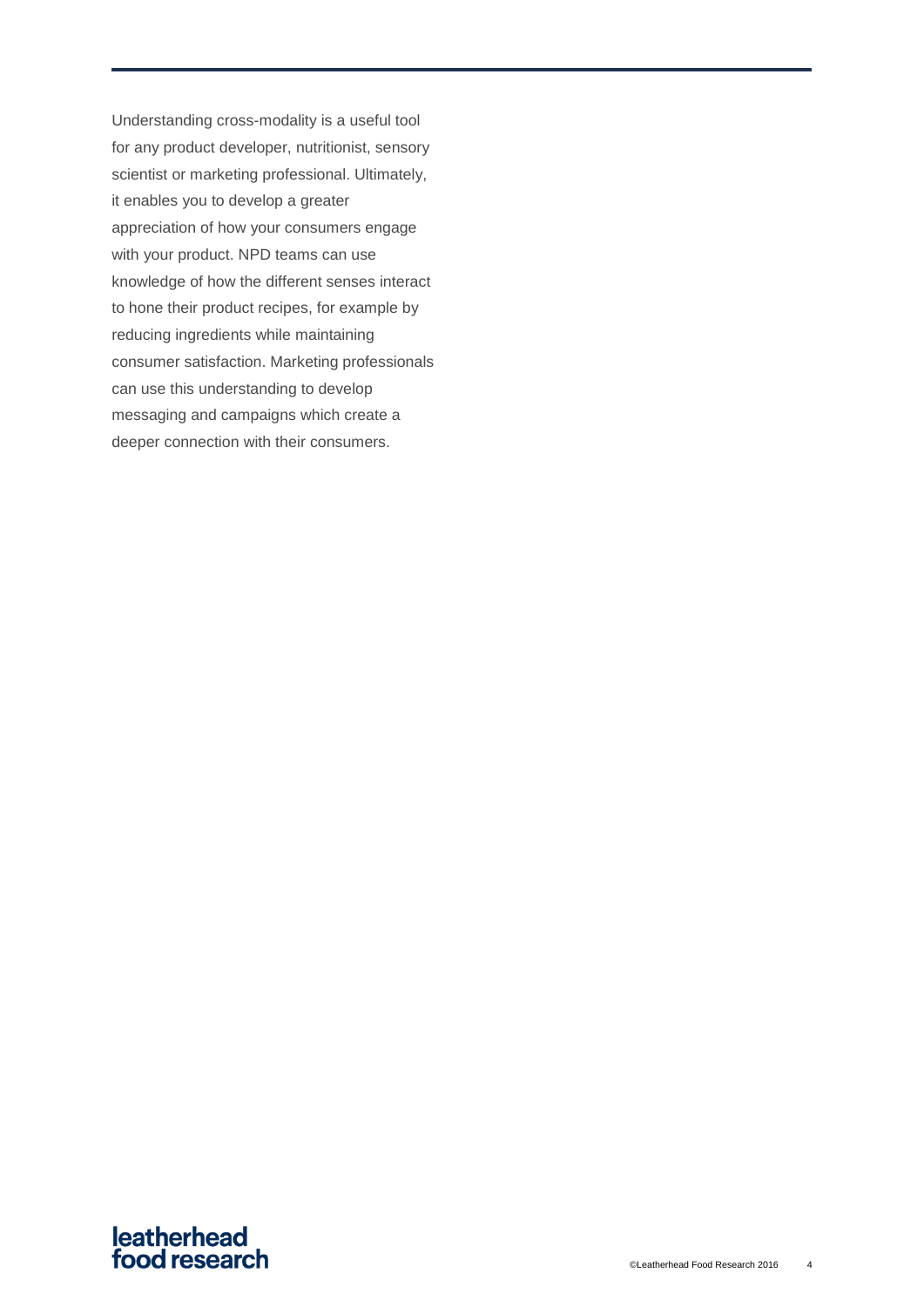#### **How Leatherhead can help**

Leatherhead Food Research supports clients to create new products and/or to improve them. The Insight and Innovation teams work closely with each other to understand consumers' perception and find ways of developing/improving products. If you are interested in learning more, drop us an email on [insight@leatherheadfood.com](mailto:insight@leatherheadfood.com)

#### **About the author**

Silvia Peleteiro manages the Applied Research team within the Consumer, Sensory and Market Insight department at Leatherhead. Her role includes investigating new methodologies and supporting clients with panel screening, training and validation, coordinating the delivery of standard and tailored training courses and answering client enquiries. Silvia graduated from the University of Madrid, Spain, with a BSc in Nutrition and a BSc in Food Science from the University of California, Davis with a Sensory & Consumer Science Certificate. She joined Leatherhead in 2011.